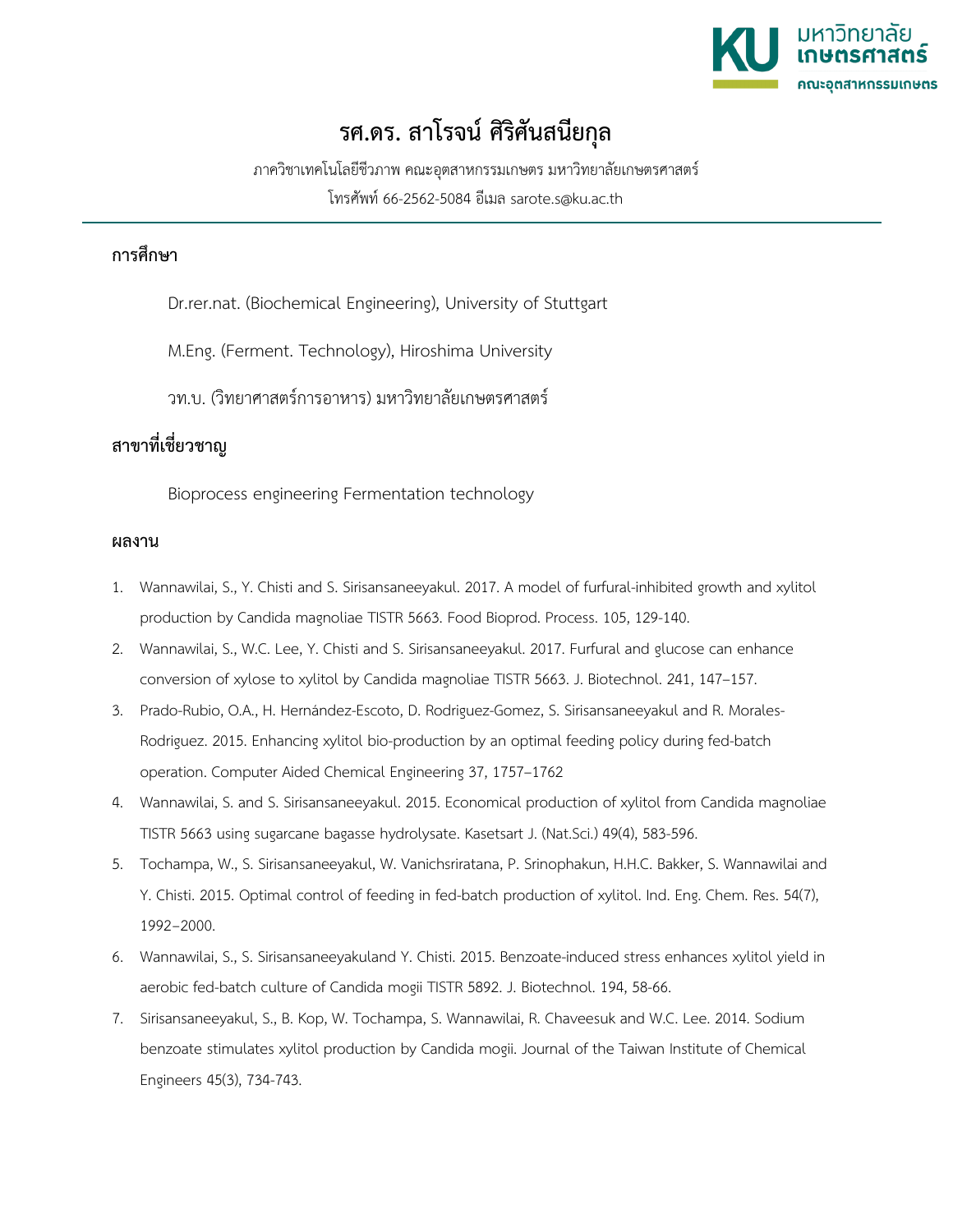

- 8. Sirisansaneeyakul, S., S. Wannawilai and Y. Chisti. 2013. Repeated fed-batch production of xylitol by Candida magnoliae TISTR 5663. J. Chem. Technol. Biotechnol. 88, 1121-1129.
- 9. Sirisansaneeyakul, S., R. Chainoy, W. Vanichsriratana, T. Srinophakun and Y. Chisti. 2009. Xylitol production by liquid emulsion membrane encapsulated yeast cells. J. Chem. Technol. Biotechnol. 84, 1218-1228.
- 10. Tochampa, W., S. Sirisansaneeyakul, W. Vanichsriratana, P. Srinophakun, H. H. C. Bakker and Y. Chisti. 2005. A model of xylitol production by the yeast Candida mogii. Bioprocess Biosyst. Eng. 28, 175-183.
- 11. Sirisansaneeyakul, S., W. Tochampa, I. Bashir, M. Rizzi and S. Bhuwapathanapun. 2000. Continuous production of xylitol by cell recycling system. Thai J. Agric. Sci. 33(3-4), 99-106.
- 12. Sirisansaneeyakul, S., W. Tochampa, I. Bashir, M. Rizzi and S. Bhuwapathanapun. 2000. Kinetic modeling of pH affecting xylitol production by Candida mogii. Thai J. Agric. Sci. 33(3-4), 159-166
- 13. Sirisansaneeyakul, S. and M. Rizzi. 1998. Hydrolysis of wheat straw hemicellulose. Kasetsart J. (Nat. Sci.) 32, 224-233.
- 14. Sirisansaneeyakul, S. and M. Rizzi. 1997. UV-mutation of Candida mogii for xylitol production. Thai J. Agric. Sci. 30, 511-520.
- 15. Sirisansaneeyakul S., K. Nakano and M. Matsumura. 1995. Diffusivity of xylitol in granular activated charcoal. Kasetsart J. (Nat. Sci.) 29, 115-126.
- 16. Sirisansaneeyakul S., M. Staniszewski and M. Rizzi. 1995. Screening of yeasts for production of xylitol from D-xylose. J. Ferment Bioeng. 80, 565-570.
- 17. Prangviset, K., M. Songpim, N. Yodsuwan, S. Wannawilai, M. Dejsungkranont, P. Changlek and S. Sirisansaneeyakul. 2018. Fructose production from Jerusalem artichoke inulin using mixed inulinases. Agr. Nat. Resour. 52(2), 132–139.
- 18. Suethao, S., B. Innawong, S. Sirisansaneeyakul, W. Vanichsriratana and P. Parakulsuksatid. 2015. Optimization and the effect of pH adjustment for trehalose production by Propionibacterium acidipropionici DSM 20273. Kasetsart J. (Nat. Sci.) 49, 726–737.
- 19. Sirisansaneeyakul, S., N. Worawuthiyanan, W. Vanichsriratana,P. Srinophakun and Y. Chisti.2007. Production of fructose from inulin using mixed inulinases from Aspergillus niger and Candida guiliermondii. World J. Microbiol. Biotechnol. 23, 543-552.
- 20. Charoenlap, N., S. Dharmsthiti, S. Sirisansaneeyakul and S. Lertsiri. 2004. Optimization of cyclodextrin production from sago starch. Bioresour. Technol. 92, 49-54.
- 21. Sirisansaneeyakul, S., S. Lertsiri, P. Tonsagunrathanachai and P. Luangpituksa. 2000. Enzymatic production of fructo-oligosaccharides from sucrose. Kasetsart J. (Nat. Sci.) 34, 262-269.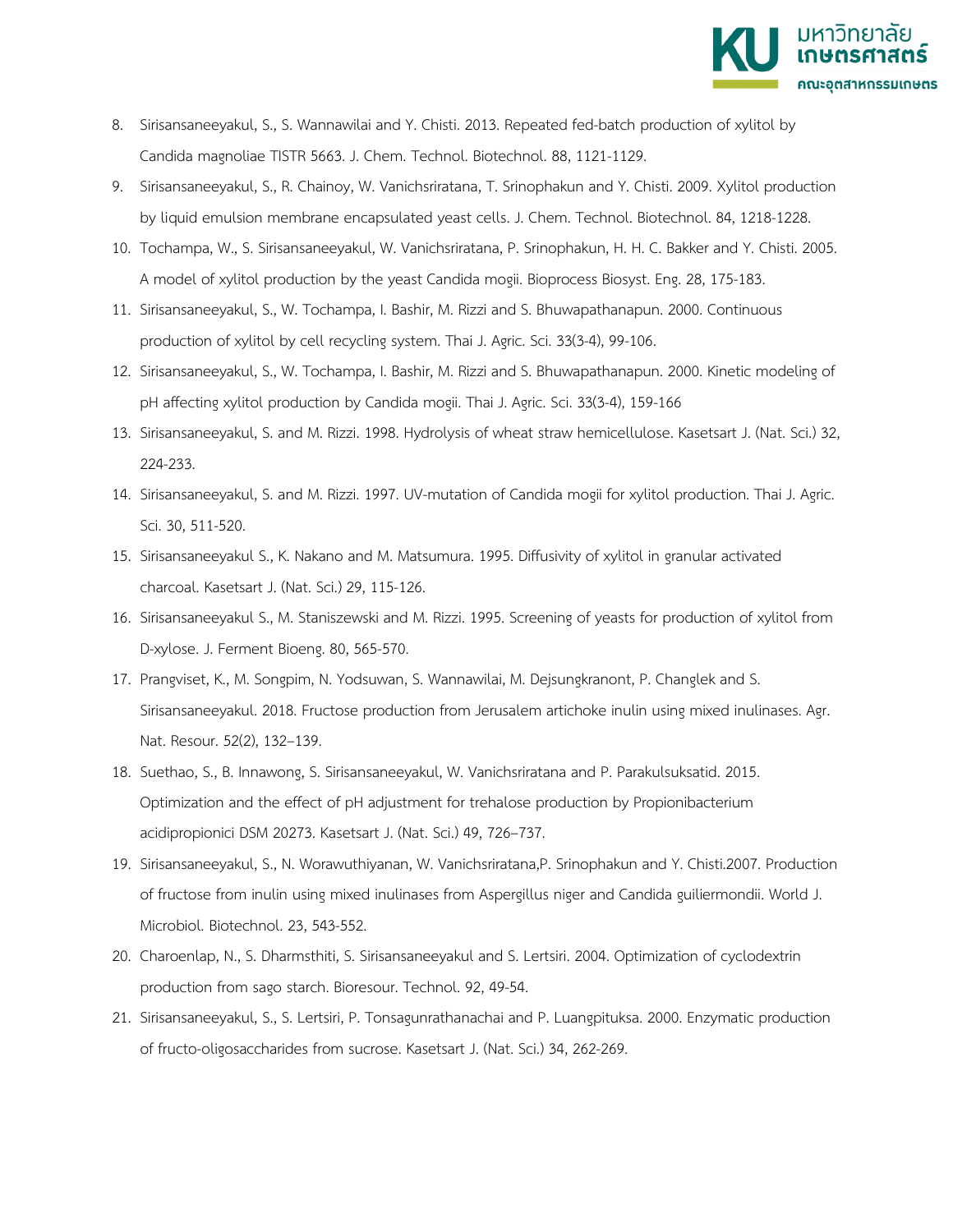

- 22. Sirisansaneeyakul, S., T. Pornpakdeetewakul, P. Luangpituksa and S. Varavinit. 1996. Production of cyclodextrin glycosyltransferase from Bacillus sp. The Annual Reports of ICBiotech vol. 19, 377-383.
- 23. Romsomsa, N., P. Chim-anage and S. Sirisansaneeyakul. 2015. Improvement of production and stability of silk degumming protease by Bacillus sp. C4 SS-2013. Chiang Mai J. Sci. 2015; 42(3): 599-613.
- 24. Sirisansaneeyakul, S., M. Songpim and P. Vaithanomsat. 2012. Optimization of inulinase, invertase and fructofuranosidase production from Aspergillus niger TISTR 3570 by the Taguchi Method. Kasetsart J. (Nat. Sci.) 46(2), 238-255.
- 25. Vaithanomsat, P., M. Songpim and S. Sirisansaneeyakul. 2011. A statistical approach for culture condition improvement of invertase and inulinase from Candida guilliermondii TISTR 5844. Kasetsart J. (Nat. Sci.) 45, 1083-1093.
- 26. Songpim, M., P. Vaithanomsat, W. Vanichsriratana and S. Sirisansaneeyakul. 2011. Enhancement of inulinases and invertase production from a newly isolated Candida guilliermondii TISTR 5844. Kasetsart J. (Nat. Sci.) 45, 675-685.
- 27. Wangtueai, S., W. Worawattanamateekul, M. Sangjindavong, N. Naranong and S. Sirisansaneeyakul. 2007. Production and partial characterization of chitosanases from a newly isolated Bacillus cereus. Kasetsart J. (Nat. Sci.) 41(2), 346-355.
- 28. Wangtueai, S., W. Worawattanamateekul, M. Sangjindavong, N. Naranong and S. Sirisansaneeyakul. 2007. Production and partial characterization of chitosanases from a newly isolated Bacillus cereus. Kasetsart J. (Nat. Sci.) 41(2), 346-355.
- 29. Kanlayakrit, W., T. Ikeda, S. Tojai, M. Rodprapakorn, and S. Sirisansaneeyakul. 2001. Isolation and characterization of extracellular halophilic ribonuclease from halotolerant Pseudomonas species. Kasetsart J. (Nat. Sci.) 35, 179-187.
- 30. Sirisansaneeyakul, S., S. Jitbanjongkit, N. Prasomsart and P. Luangpituksa. 2000. Production of  $\Box$ -Fructofuranosidase from Aspergillus niger ATCC 20611. Kasetsart J. (Nat. Sci.) 34, 378-386.
- 31. Sirisansaneeyakul, S., P. Daechophan and S. Chaiseri. 1997. A preliminary study on enzymatic properties of rice bran lipase. Kasetsart J. (Nat. Sci.) 31, 56-71.
- 32. Sirisansaneeyakul, S., T. Luangpipat, W. Vanichsriratana, T. Srinophakun, H. H-H. Chen and Y. Chisti. 2007. Optimization of lactic acid fermentation by immobilized Lactococcus lactis IO-1 using Taguchi method. J. Ind. Microbiol. Biotechnol. 34, 381-391.
- 33. Sirisansaneeyakul, S., P. Mekvichitsaeng, K. Kittikusolthum, S. Pattaragulwanit, M. Luddee S. Bhuwapathanapun and A. Ishizaki. 2000. Lactic acid production from starch hydrolysates using Lactococcus lactis IO-1. Thai J. Agric. Sci. 33 (1-2), 53-64.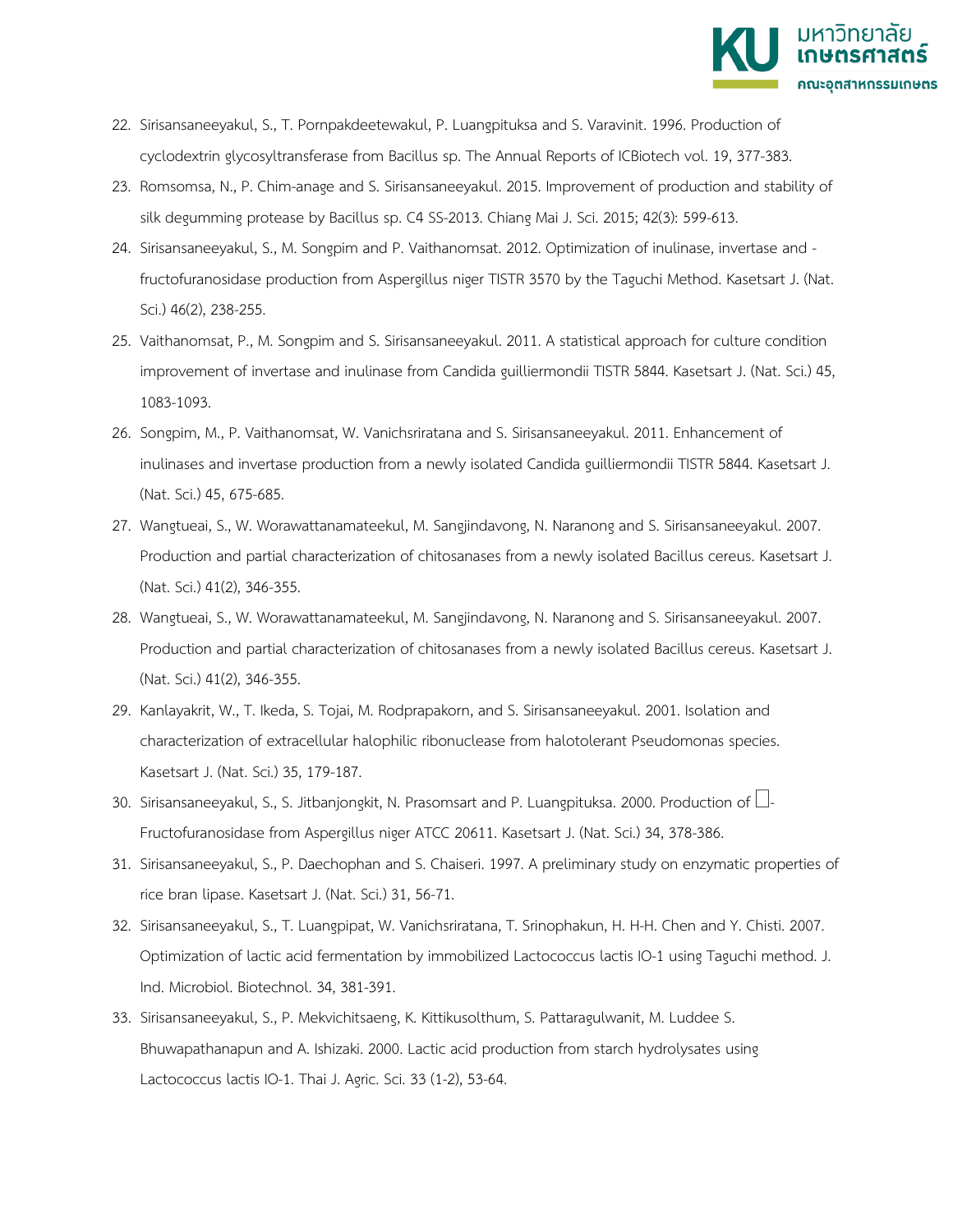

- 34. Sirisansaneeyakul, S., C.N. Hipolito, G. Kobayashi, K. Sonomoto, S. Lertsiri, P. Luangpitaksa,S. Varavinit and A. Ishizaki. 1998. Kinetic modeling of lactic acid fermentation from sago starch using Lactococcus lactis IO-1. The Annual Reports of ICBiotech vol. 21, 504-524.
- 35. Wang, Q.P., B. Šarkanj, J. Jurasovic, Y. Chisti, M. Sulyok, J.sh. Gong, S. Sirisansaneeyakul and D. Komes. 2019. Evaluation of microbial toxins, trace elements and sensory 9 properties of a high-theabrownins instant Pu-erh tea produced using Aspergillus tubingensis via submerged fermentation. Int. J. Food Sci. Technol. 54, 1541–1549.
- 36. Wang, Q.P., A. Belščak-Cvitanović, K. Durgo, Y. Chisti, J.Sh. Gong, S. Sirisansaneeyakul, D. Komes. 2018. Physicochemical properties and biological activities of a high-theabrownins instant Pu-erh tea produced by Aspergillus tubingensis. LWT-Food Science and Technology 90, 598–605.
- 37. Wang, Q.P., J.S. Gong, Y. Chisti and S. Sirisansaneeyakul. 2016. Production of theabrownins using a crude fungal enzyme concentrate. J. Biotechnol. 231, 250–259.
- 38. Wang, Q.P., J.S. Gong, Y. Chisti and S. Sirisansaneeyakul. 2015. Fungal isolates from a Puerh type tea fermentation and their ability to convert tea polyphenols to theabrownins. J. Food Sci. 80(4), M809-M817.
- 39. Wang, Q.P., J.S. Gong, Y. Chisti and S. Sirisansaneeyakul. 2014. Bioconversion of tea polyphenols to bioactive theabrownins by Aspergillus fumigatus. Biotechnol. Lett. 36(12), 2515-2522.
- 40. Wang, Q.P., C.X. Peng, J.S. Gong and S. Sirisansaneeyakul. 2013. Antioxidativeeffect of large molecular polymeric pigments extracted from Zijuan Pu-erh tea in vitro and in vivo. Kasetsart J. (Nat. Sci.) 47(5), 739– 747.
- 41. Sirisansaneeyakul, S., P. Suecharoenchai, W. Vanichsriratana and J.Sh. Gong. 2007. Preliminary study for Yunnan tea fermentation. KMUTT Res. Dev. J. 31(2), 275-289.
- 42. Yodsuwan, N., P. Kamonpatana, Y. Chisti and S. Sirisansaneeyakul. 2018. Ohmic heating pretreatment of algal slurry for production of biodiesel. J. Biotechnol. 267, 71–78. (https://doi.org/10.1016/j.jbiotec.2017.12.022).
- 43. Bouyam, S., W. Choorit, S. Sirisansaneeyakul and Y. Chisti. 2017. Heterotrophic production of Chlorella sp. TISTR 8990—biomass growth and composition under various production conditions. Biotechnol. Progr. 33(6), 1589–1600. (doi:10.1002/btpr.2518).
- 44. Yodsuwan N., S. Sawayama, S. Sirisansaneeyakul. 2017. Effect of nitrogen concentration on growth, lipid production and fatty acid profiles of marine diatom Phaeodactylum tricornutum. Agr. Nat. Resour. 51(3), 190–197